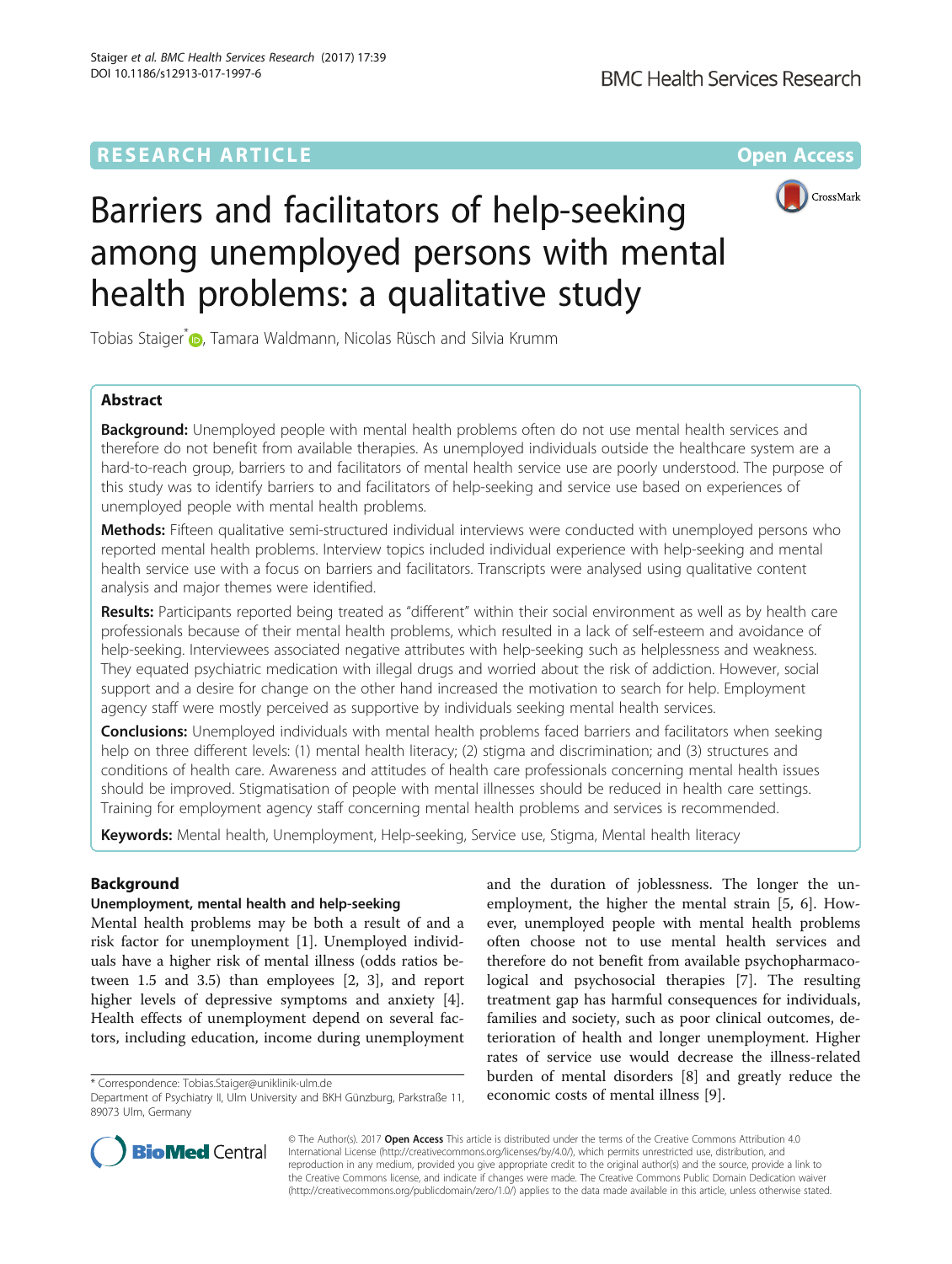Besides clinical symptoms, insight, accessibility and quality of services [[10, 11](#page-7-0)], two additional factors influence the choice whether or not to seek help: knowledge about mental illness and available treatments [[12\]](#page-7-0) and stigma as a barrier to help-seeking [[13](#page-7-0), [14\]](#page-7-0). Both factors have the advantage of being potentially amenable to interventions. If people do not recognise mental illnesses or are not aware of the potential benefits of treatments, they are less likely to seek help [\[15](#page-7-0)].

## Stigma as a barrier to mental health care

The stigma of mental illness is common and describes a process involving stereotypes, prejudice and discrimination [\[16, 17\]](#page-7-0). Corrigan [\[13](#page-7-0)] reports that three factors influence help-seeking behaviours of people who might benefit from mental health treatment: public stigma ("all people with mental illness are dangerous"); self-stigma ("I have a mental illness, so I must be dangerous") and structural stigma, which involves processes that represent macro level units rather than individuals, for example, waiting times for treatment as a consequence of limited funding for mental health services [[13\]](#page-7-0). Stigma is an obstacle to seeking help in two equally pernicious ways [\[18](#page-7-0), [19](#page-7-0)]. First, people with mental illness may avoid treatment in order not to be labelled "mentally ill" and to avoid public stigma as a negative consequence of the label; second, they can suffer from self-stigma and demoralisation, which undermines their motivation to seek help [[20\]](#page-7-0). A systematic review concerning the impact of mental health-related stigma on help-seeking showed negative associations between stigma and help-seeking [[14\]](#page-7-0). Furthermore, qualitative findings suggest a relationship between stigma and help-seeking based on the following five items [\[14\]](#page-7-0): (1) dissonance between a person's preferred self-identity and common stereotypes about mental illness; (2) experience of negative consequences; (3) preference for non-disclosure; (4) stigma-related strategies used by individuals to enable help-seeking; and (5) stigma-related aspects of care that facilitate help-seeking. Treatment-related stigma and label avoidance are common barriers to help-seeking. In two recent studies participants perceived help-seeking as a sign of weakness or a failure to cope with their own problems (treatment-related stigma). Others put off help-seeking because they felt stigmatised by being identified and labelled as mentally ill (illness-related stigma) [\[21](#page-7-0), [22](#page-7-0)].

Unemployed people with mental health problems might be affected by stigma associated with their unemployment and with their mental illness. The general public associates unemployment with incompetence [[23\]](#page-7-0). O'Donnell et al. [[24](#page-7-0)] tested the impact of anticipated social discrimination on psychological distress and somatic symptoms in a sample of unemployed people. Participants with higher anticipated discrimination also

reported greater distress as well as more physical health problems. As a consequence, unemployed people with mental health problems might be reluctant to seek help in order not to be labelled "jobless".

## Aims and research question

In order to develop adequate services and to increase help-seeking in this vulnerable group, there is a need to better understand barriers to and facilitators of service use among unemployed individuals. Therefore the purpose of this study was to identify barriers to and facilitators of help-seeking and service use based on experiences of unemployed people with mental health problems. Since most previous studies so far were quantitative and examined associations between barriers and help-seeking, we used a qualitative approach to identify barriers and facilitators associated with help-seeking and service use among unemployed people with mental health problems.

# **Methods**

# Instrument

Based on the literature and informal discussions with service users and relatives, we developed a semistructured interview guide [[25\]](#page-7-0) with a series of questions on the following topics (Table [1\)](#page-2-0): (i) dealing with unemployment and mental stress; (ii) stigma-related facilitators of and barriers to service use; (iii) knowledgerelated facilitators and barriers; (iv) any other potential barriers and facilitators; (v) recommendations for optimising mental health care services. Although the interview guide had few specific questions on facilitators compared to questions on barriers, open questions allowed participants to describe barriers as well as facilitators.

## Recruitment

We recruited a socio-demographically, clinically and unemployment-related diverse sample. By means of handouts and flyers, participants were recruited from employment agencies and social organisations between November 2014 and February 2015. The wording on the flyers/handouts was "Are you unemployed and suffer from worries, distress or mental health problems?". Inclusion criteria were: unemployment, self-reported psychological distress, speaking German fluently, age between 18 and 63; exclusion criteria were: a current paid job with more than 14 h/week or earning more than €450/month.

# Data collection

We carried out individual in-depth interviews with 15 unemployed persons who reported mental health problems until we reached theoretical saturation [\[26](#page-7-0)]. The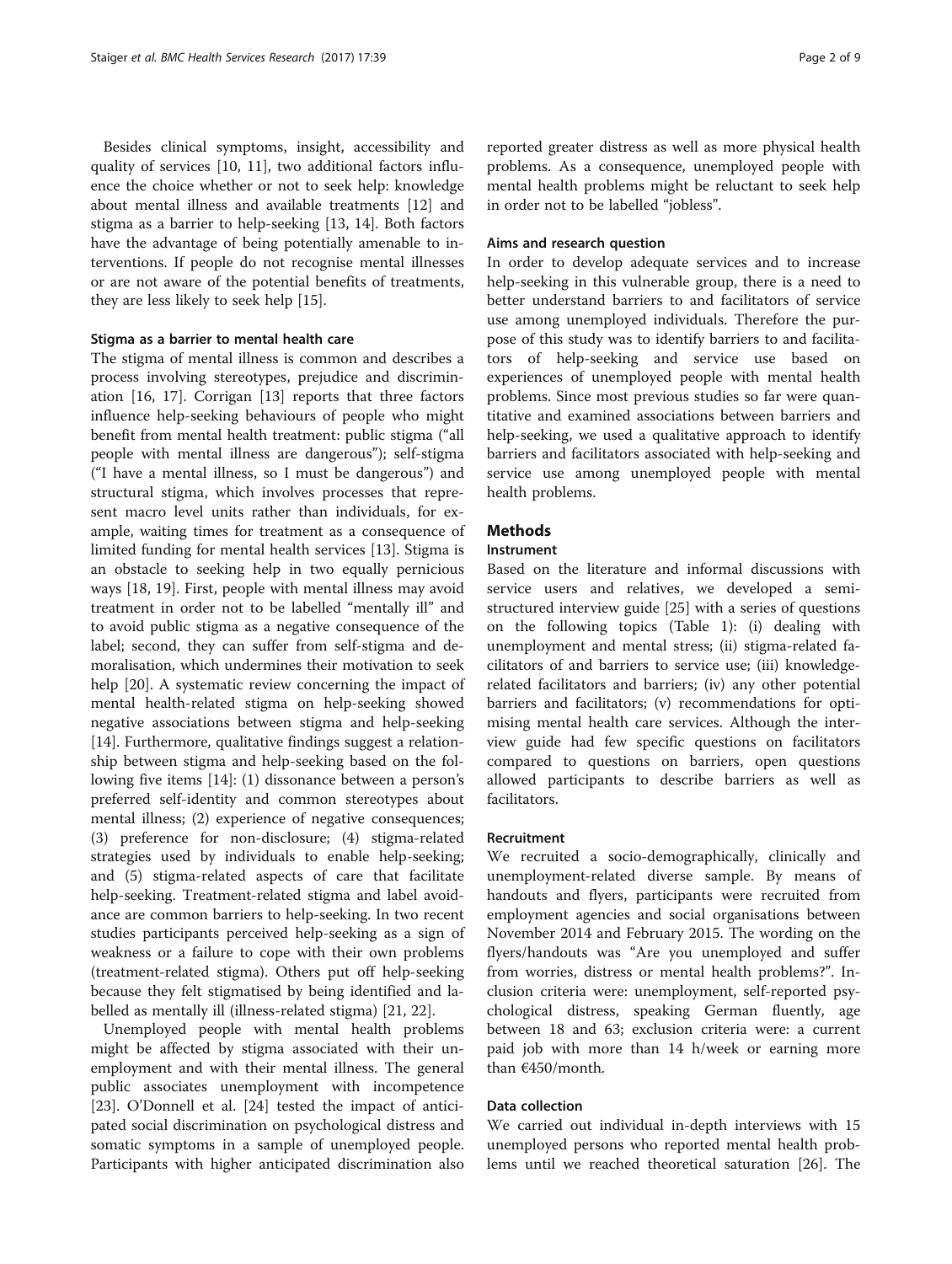<span id="page-2-0"></span>Table 1 Interview quide

|        | Topic                                                      | Ouestion                                                                                                                                                           |
|--------|------------------------------------------------------------|--------------------------------------------------------------------------------------------------------------------------------------------------------------------|
|        | Dealing with unemployment and mental stress                | How do you deal with your joblessness?                                                                                                                             |
|        |                                                            | How do family/friends react?                                                                                                                                       |
|        |                                                            | How do you deal with your psychological stress?                                                                                                                    |
|        |                                                            | Where are you looking for support?                                                                                                                                 |
| -ii    | Stigma-related facilitators of and barriers to service use | How is your mental health?                                                                                                                                         |
|        |                                                            | Can you report negative experiences or unfair treatment by others<br>because you have mental health problems?                                                      |
|        |                                                            | Have you experienced stigma or discrimination because you used<br>or wanted to use mental health services? If yes, would you tell us<br>about a situation, please? |
| Ϊij    | Knowledge-related facilitators and barriers                | What do you call a 'mental illness'?                                                                                                                               |
|        |                                                            | What do you know about mental health, stress and mental illnesses?                                                                                                 |
|        |                                                            | What do you know about how to prevent a mental illness?                                                                                                            |
|        |                                                            | What would you do to help someone you know if she or he had<br>a mental illness?                                                                                   |
|        |                                                            | If you had a mental illness, where would you seek help?                                                                                                            |
|        |                                                            | Where and how do you find information about mental illnesses?                                                                                                      |
| .iv    | Any other potential barriers and facilitators              | If you decided to seek professional help for mental distress, would<br>there be any barriers to actually getting help?                                             |
| $\vee$ | Recommendations for optimising mental health care services | Are there kinds of help you would recommend in the case of<br>a mental illness?                                                                                    |

duration of the interviews was between 30 and 100 min. Interviews took place either at home, in a café or in the facilities of Ulm University.

## Analysis

Data were analysed by Qualitative Content Analysis [[27\]](#page-7-0) using the following steps: (i) Interviews were audio-recorded and transcribed verbatim; (ii) potential categories were defined, derived from the theoretical background and research questions; (iii) inductive codes were formulated based on the material; (iv) codes were collated into potential themes and themes were checked for consistency with coded extracts across the dataset, themes were refined and summarised into categories. The interviews were coded independently by two researchers (TW, TS) so that codings could be compared. Discordant coding was discussed with other researchers until consensus was reached. We used MAXQDA 11 [\(www.maxqda.com](http://www.maxqda.com/)) for data analysis. Interview citations were translated from German into English after the analysis.

# Validation

To validate our findings, interview participants were invited to comment on and discuss the findings. Four interviewees participated in a focus group which took 100 min and was audio-recorded and transcribed verbatim. The transcript was analysed using both inductive (bottom-up) and deductive approaches (the latter based

on the initial interview guide, outlined above, and the thematic coding framework that emerged from the individual interviews) [[28\]](#page-7-0). The focus group covered participants' views about identified themes (e.g. in terms of plausibility and comprehensive coverage of topics), cross-validating the findings from the individual interviews. The focus group confirmed the following findings and did not lead to changes in descriptions of the findings.

# Results

## Sampling characteristics

Participants differed in terms of age, gender, ethnicity, socio-economic status, education level, clinical history, family status, form of living and years of unemployment. Most participants were born in Germany (80%), median age was 55 (from 19 to 63), mean age was 48 years and about half were female ( $7\frac{}{}{}$  and  $8\frac{}{}{}$ ). One third was single and about half (53%) divorced, 60% lived alone. About one in two had a university entrance diploma (47%). About one quarter reported that they had depression (27%), followed by bipolar, schizoaffective and anxiety disorders. About half of the interviewees did not specify their mental disorder. The length of the current episode of unemployment was between two months and 15 years.

Based on the research question, we generated the main categories of "barriers to help-seeking and service use" and "facilitators of help-seeking and service use" (Table [2](#page-3-0)). The analyses provided information about the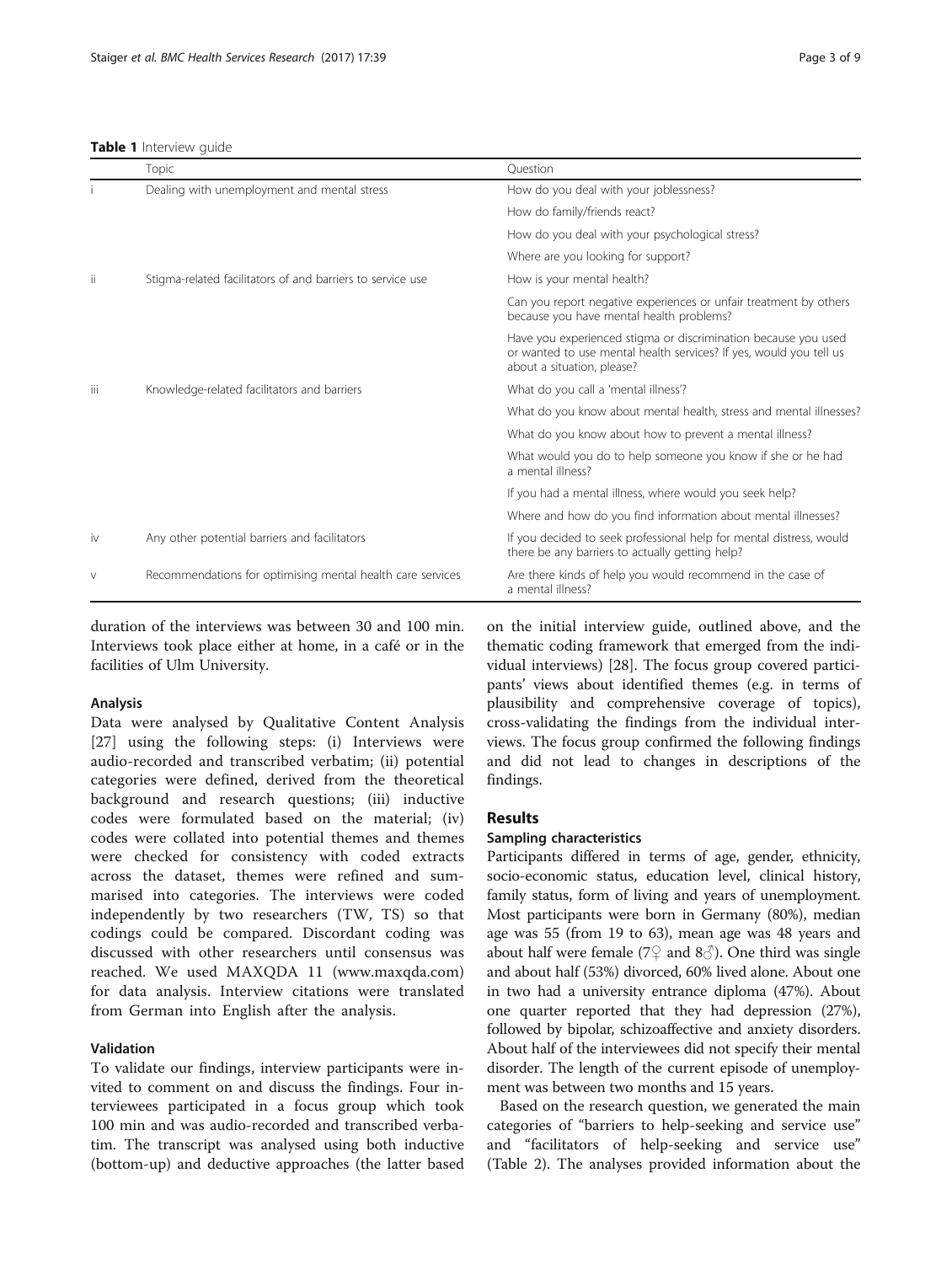| Main Category                              | <b>Barriers</b>                                                 | Facilitators                                            |
|--------------------------------------------|-----------------------------------------------------------------|---------------------------------------------------------|
| Mental Health Literacy                     | Fear of side effects of psychopharmacological treatment         | Gaining knowledge as motivation factor for<br>treatment |
|                                            | Ineffective psychiatric help                                    | Awareness and acceptance of illness                     |
| Stigma and discrimination -<br>experiences | Perceived discrimination by mental health care<br>professionals | Growing acceptance of mental health service use         |
|                                            | Stigma in the social environment                                |                                                         |
|                                            | Internalised stereotypes associated with help-seeking           |                                                         |
| Structures and conditions of health        | Miscommunication between therapist and patients                 | GP as facilitator and supporter                         |
| care                                       | GPs' lack of interest in mental health problems                 | Positive relationship between patient and therapist     |
|                                            |                                                                 | The role of employment agency staff                     |

<span id="page-3-0"></span>Table 2 Barriers and facilitators of help-seeking and service use

formulated sub-categories of mental health literacy as well as stigma and discrimination related to helpseeking. These aspects were generated deductively based on previous research on stigma- and knowledge-related barriers. Further findings pointed to barriers and facilitators related to structures and conditions of health care, generated inductively from our data.

# Categories of findings: Barriers of help-seeking Low mental health literacy

This category summarises statements about knowledge concerning psychological distress and help-seeking which influenced help-seeking decisions. The findings indicated fears of an adverse impact of psychopharmacological treatment. Interviewees were worried about experiencing a personality change and therefore rejected psychopharmacological treatment. As one male interviewee put it:

I really refuse medication. I have just witnessed this among my acquaintances. There's someone who has changed to total euphoria. That's probably because he has downed the according amount of antidepressants. He has become the exact opposite (Participant 1,  $\Diamond$ , 55y).

Furthermore, participants equated psychiatric medication with illegal drugs. As a consequence, they perceived medical treatment to be harmful and worried about the risk of addiction (Participant 2,  $\Diamond$ , 63y). Other respondents described psychiatric help as ineffective and not suitable for solving individual problems. One person said: "Nobody can help me anyway. I do not have this qualification, I have not found a job and it's pointless anyway" (Participant 3,  $\mathcal{Q}$ , 54y). The interviewee mentioned her unemployment status as the key problem and refused to seek help. But there seemed to be a need for support, as further passages referred to social withdrawal: "And for me it's really hard leaving the house at all. On the bus occasionally I break into sweats. I don't feel well among people anymore" (Participant 3,  $\varphi$ , 54y).

## Stigma and discrimination

The interviewees addressed experiences of unfair treatment due to mental illness. They reported discrimination by mental health professionals. Some respondents described experiences of stigma and physical abuse, for example, after a compulsory admission. One man said:

We were the scum of the earth for them. They were infamous especially for their mechanical restraints. Some of them really enjoyed using these restraints and one of them once confessed to me that he really liked doing so aggressively (Participant 4,  $\Diamond$ , 61y).

Others reported negative experiences within their social environment. A respondent described the reactions of family and neighbours to his mania, which made it harder to seek help in the future:

My wife got scared and called the police and the ambulance and they, of course, came and took me with them. As a consequence we lost our flat because a neighbour said she was scared of me and did not want to live close to a mentally ill person (Participant 4,  $\Diamond$ , 61y).

Other interviewees reported a lack of empathy among family and friends. One participant said: "They are normal down-to-earth people who say 'Come on, it's not that bad, don't make such a fuss, everything will be alright' and so on" (Participant 1,  $\Diamond$ , 55y). Furthermore, participants felt under pressure because they were not successful at university. This led to additional strains, which worsened the respondent's situation:

I just feel bad because I feel that I disappoint them by, for example, not pulling off my studies. And so things get worse and worse because I feel I disappoint them and they will condemn me (Participant 5,  $\Diamond$ , 25y).

Further analysis showed that interviewees refused to seek help due to treatment-related stigma. One respondent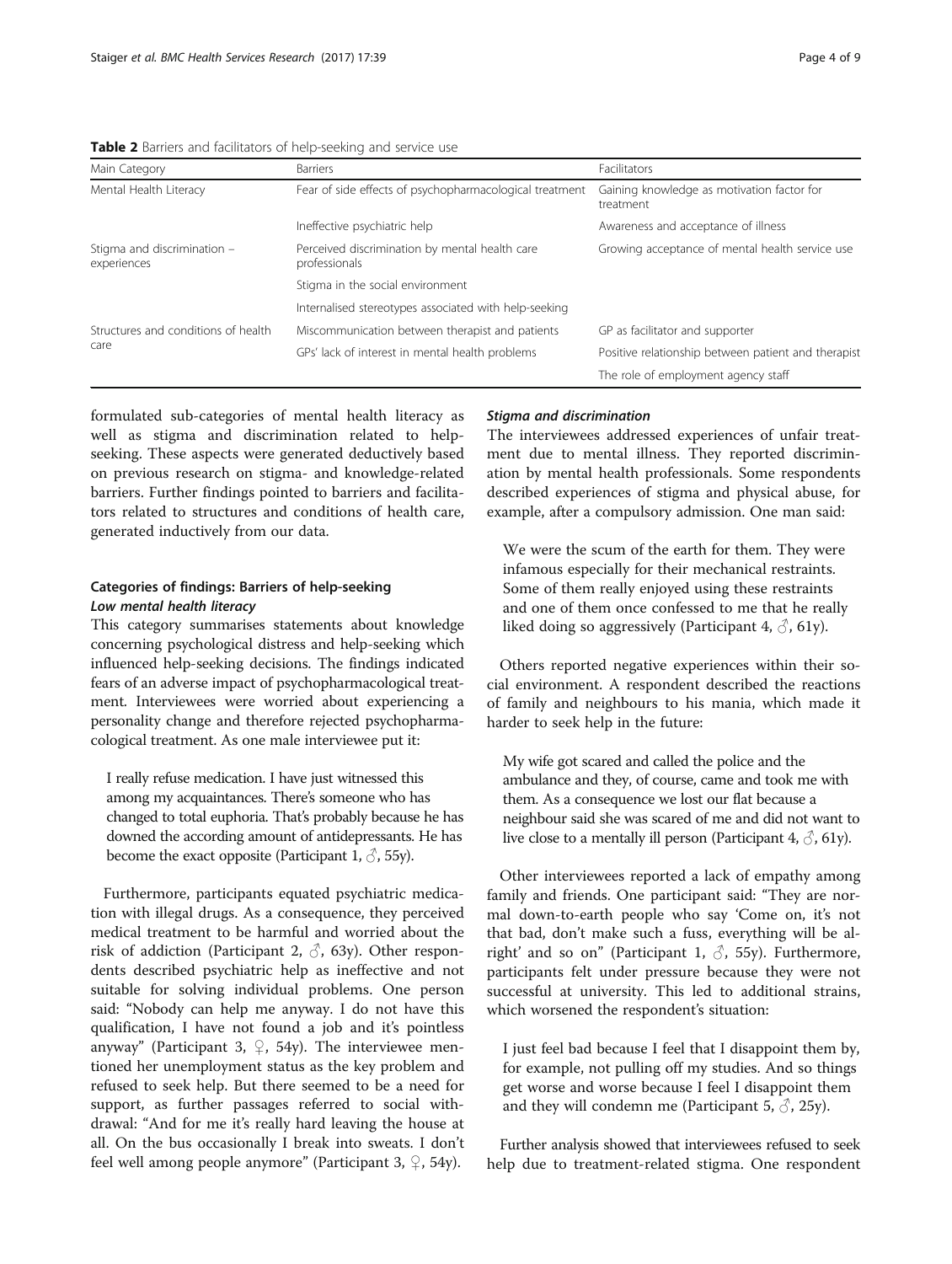(Mr. Schmidt) spoke of himself in the third person: "To say 'Would you help me, please?' Schmidt is not able to say that, Schmidt will not say that. Before he would say that, he'd rather shoot himself" (Participant 2,  $\Diamond$ , 63y). The interviewee associated help-seeking with specific attributes. He described that he felt helpless and injured, when seeking mental health services:

I don't want to play the helpless and the mortally wounded. I don't like that. That's not me. I'm hanging in there, if necessary. And if I really cannot go on, there is another solution for me (Participant 2,  $\Diamond$ , 63y).

On the other hand participants felt a growing societal acceptance to disclose mental health problems and seek professional help. One respondent noted:

For a few years it's been so in the open. As far as psychologists and psychiatrists are concerned, there's no secret (whispers) 'I go to see a psychologist'. Back then things were different (Participant 6,  $\mathcal{Q}$ , 58y).

## Structures and conditions of health care organisations

As well as barriers related to mental health literacy, participants reported structural barriers to psychiatric help. The interpersonal level in the communication between therapist and patient seemed to be key for successful service use. Therefore miscommunication was also mentioned as a barrier:

I said 'Well, young man, I have not taken one step forward through the conversation we've just had. You have not let go anything at all, you have only listened to me very little. And then you cut in and tried twisting Schmidt's words. You want to sell me something, that's all' (Participant 2,  $\Diamond$ , 63y).

The participant criticised that the therapist did not listen to him and therefore did not understand the patient's needs. As a consequence the participant ended the psychotherapy. Another interviewee reported his experiences in a psychiatric hospital:

The female nurses didn't care anyway, and the male nurses used to hide in the nurses' station and all they did was dispense some medication. The doctors did not stand by us anyway. They rather questioned us but, eh, these were not really helpful, supportive conversations (Participant 4,  $\Diamond$ , 61y).

Further respondents criticised a lack of interest in mental health problems by general practitioners (GPs). An interviewee described the reaction of his GP:

I don't know – he gave me the impression that mental health was not his area of expertise. Yeah – that he was rather focused on doctor's stuff and disregarded mental health (Participant 7,  $\Diamond$ , 63y).

The restricted view of emotional stress led to a feeling of 'not being taken seriously' despite a need for help. As a result, a possible source of help was lost. One participant said:

In general, that's the problem with my GP. He does not support me a lot. If I ask for a second opinion somewhere else he'd say 'okay, go for it', but he won't ask for it himself. That's not positive (Participant 7,  $\Diamond$ , 63y).

# Facilitators of help-seeking

# Increased mental health literacy

Knowledge about psychological distress and helpseeking had a positive impact on mental health service use. Some people expressed their willingness to learn about mental disorders. Others indicated that illness awareness increased help-seeking. Since the interviewees' reasons for help-seeking indicated an intrinsic motivation to seek information about possible health care services, gaining knowledge can be a motivational factor for dealing with one's illness and to seek help: "… that I get some kind of input from the outside, maybe people giving me some advice so I can draw some kind of conclusions" (Participant 1,  $\Diamond$ , 55y). Due to better knowledge, some participants were more aware of their psychological functioning and had a better understanding of their symptoms: "[…] just because I read up on my illness I had this brought home to me: yeah, that's what it is" (Participant 8,  $\mathcal{Q}$ , 22y). Moreover, an awareness of their illness seemed to have a positive impact on help-seeking and use of treatment. One participant explained his awareness of his poor mental health as the beginning of his help-seeking: "[...] it got worse and worse all the time, it didn't get any better, and it finally dawned on me that I couldn't make it on my own" (Participant 5,  $\Diamond$ , 25y).

Another motivation for help-seeking was the increased suffering combined with the inability to deal with it alone. One woman stated:

In the end there was no question I wouldn't do it, because I really knew I wouldn't make it on my own. I was getting worse and worse all the time and if I kept going like that, the emergency doctor would come and get me (Participant 9,  $\varphi$ , 55y).

# Enhancing structures and conditions of formal and informal help

Some participants described positive characteristics of GP and psychiatric care. Guidance by the GP was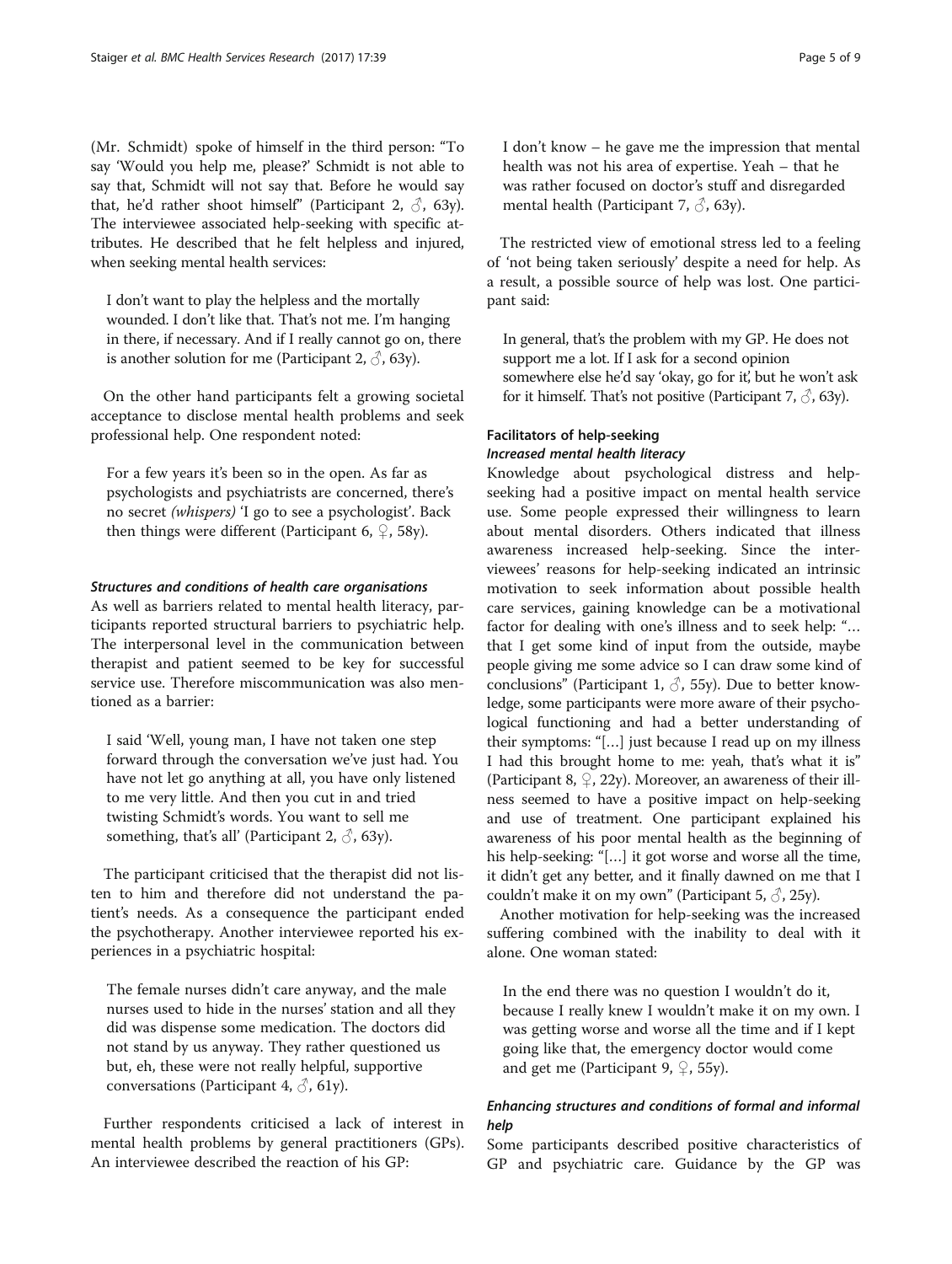described and expected: "I would start with my GP, hoping he'd say to me 'See this psychologist or psychiatrist, he's good" (Participant 2,  $\Diamond$ , 63y). Others saw their GP as a source of emotional support: "As I said, I found it helpful that my doctor stood by me" (Participant 6,  $\varphi$ , 58y). Regarding psychiatric-psychotherapeutic care, a positive relationship between patient and therapist seemed to be essential and was, for example, reflected by a welcoming attitude:

The staff made me feel very welcome. I felt totally integrated into the place. I had a mentor – I liked that, too. All the doctors were quite nice, I did not have any problems there at all (Participant 9,  $\varphi$ , 55y).

Others referred to positive characteristics of therapists. Long-term support as well as a good personal relationship were perceived as crucial: "I already knew him as I was in his group therapy. He was a very nice and empathic person. He also helped me through my work life and when I developed test anxiety" (Participant 4,  $\Diamond$ , 61y). Additionally, sufficient time to talk with the therapist was considered important for mental health care: "These were one-on-one conversations. One-on-one conversations over a long period of time, we were not under time pressure at all and there were no requirements from the institution" (Participant 4,  $\Diamond$ , 61y).

Next to mental health care structures, employment agency staff were mentioned as important sources of help. For instance, after dropping out of a job programme, a person searched for help from her personal official:

I got kicked out of the programme. That's why I had a talk with the employment agency official. At first he thought I just wasn't interested and said 'the notice of termination is fixed'. But then he realised that this affected me, that I wanted to be part of it. So he came up to me, started the conversation, listened to me, answered in a sensible way. I saw that he was interested, so I began to talk. That was good. I was more motivated and I felt better (Participant 10,  $\mathcal{Q}$ , 19y).

This interviewee described that, after she had left her job programme, the employment agency official first assumed she did not want to continue. Later the unemployment agency official developed interest in her situation. Due to his communicative abilities, the interviewee gained trust and started to talk about her mental health problems.

# **Discussion**

We set out to identify barriers to and facilitators of help-seeking among unemployed persons with mental health problems. We investigated factors related to the following three groups of themes: mental health literacy; experiences of stigma and discrimination; structures and conditions of health care. Concerning mental health literacy, our findings indicate that specific knowledge about treatment affected help-seeking and service use. Gaining knowledge about mental illnesses was one motivation to seek help. Awareness of one's own situation and realising that it was not possible to deal with it alone also facilitated help-seeking. These results are in line with previous findings that people who recognise their mental health problems are more likely to seek professional help or psychopharmacological treatment [\[12](#page-7-0), [19](#page-7-0)]. Findings highlighted worries about the adverse impact of psychopharmacological treatment and negative attitudes towards medication, which was perceived to be addictive and ineffective [\[29](#page-7-0)].

Other attitudes towards psychiatric treatment resulted from socio-economic conditions. In this study, unemployment and the resulting hopelessness were reasons not to seek help. Participants described psychiatric help as ineffective because joblessness was perceived as the main stressor. One possible explanation is based on three different phases of reactions to unemployment. After (i) a shock and, when all efforts fail, (ii) a pessimistic attitude concerning reemployment develops: "the individual becomes fatalistic and adapts himself to his new state but with a narrower scope. He now has (iii) a broken attitude" [\[30](#page-7-0), [31](#page-7-0)]. Particularly the last phase of resignation might explain the lack of help-seeking. It appeared difficult, especially for the long-term unemployed, to motivate themselves to find treatment or a job. This may help to better understand the role of unemployment in non-help-seeking. Because of a "broken attitude" [[30](#page-7-0)] interviewees tended to socially withdraw and therefore did not seek help. They stressed unemployment as their main issue and refused helpseeking for mental health problems.

With respect to mental health problems and helpseeking participants mentioned both public stigma and self-stigma [[13\]](#page-7-0). Some reported being stigmatised by neighbours and therefore experienced discrimination based on stereotypes ("People with mental illness are dangerous"). In particular someone sought help and lost his flat because a neighbour did not want to live close to someone with a mental illness. These findings are consistent with a systematic review on the stigma associated with treatment for mental health problems [\[14\]](#page-7-0). Based on their analysis of qualitative studies, the authors emphasised the experience of negative consequences as a reason not to seek help.

Other participants reported a lack of empathy within their social environment. They did not feel they were taken seriously, especially by family members. This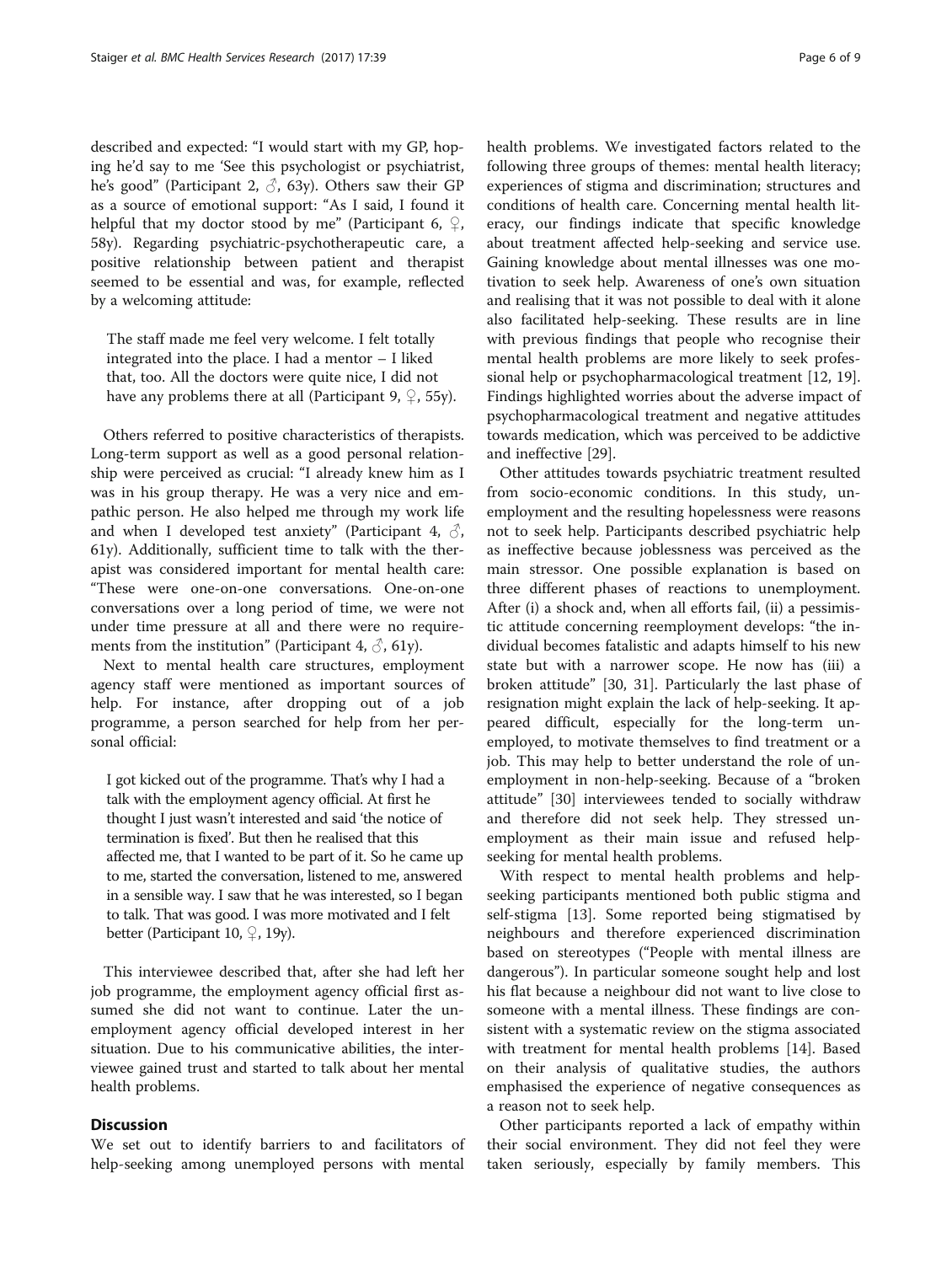finding is supported by van der Sanden et al. [\[32\]](#page-7-0) who described that family members of people with mental illness reported lower levels of perceived closeness to their ill relative than to extended family members. Moreover, participants felt discriminated by health care professionals and reported unfair treatment. This is consistent with previous research that, in general hospital settings, care and support for people with mental illness was poorer in comparison with patients without mental illness [\[33](#page-7-0)].

Further results showed that participants associated negative attributes with help-seeking. They felt helpless and vulnerable when they sought mental health services. This finding supports the hypothesis that negative societal images of those who seek psychological services may be internalised [\[13](#page-7-0)]. Help-seeking was seen as a sign of weakness or failure to cope with personal problems. Studies have shown that this type of treatment-related self-stigma seemed to be an important factor for help-seeking decisions. Vogel et al. [\[34](#page-8-0)] could show that perceived public stigma was positively related to self-stigma, that self-stigma was negatively associated with attitudes towards counselling and that these attitudes were positively associated with willingness to seek help for psychological concerns.

Our findings underline the role of structures and conditions of health care. In particular, communication between therapist and patient as well as a positive relationship facilitates help-seeking and service use. These results are in line with previous findings. Communication skills of GPs were shown to be an important factor affecting specific interventions for depression [[35](#page-8-0)]. If GPs participated in a training programme of 20 h, depression treatment and patient outcomes improved significantly. If GPs were able to be an advisor in the context of depression treatment, as expected by our participants, patient outcomes could be improved. Other findings indicated a lack of interest in mental health problems on the part of GPs. The importance of this finding can be understood in the context of the Goldberg-Huxley model of the pathway to psychiatric care [\[36](#page-8-0)]. Its central thesis is that patients have to pass a series of filters before entering mental health services. The authors described the lack of recognition of mental illness by GPs as a possible obstacle to reaching mental health services. Furthermore, findings showed that participants refused to ask professional health care staff for help, but sought help in their social environment. Employment agency staff were seen as a first source to ask for help or advice.

Limitations of our study need to be considered. The inclusion of participants was not based on a detailed screening questionnaire, but on self-reported mental health problems and unemployment. Eighty per cent of the respondents were German citizens. Thus, it was not possible to examine differences in helpseeking behaviour between ethnic groups. Despite these limitations, our findings offer implications for future research and for interventions for improving help-seeking among unemployed persons with mental health problems. Awareness and attitudes of health care professionals concerning mental health issues should be improved, beginning with students of medicine and psychology. Training for employment agency staff on mental health problems and services would be helpful, for example, in terms of supported employment. This approach includes employment activities based on individual preferences and needs, integration of employment services into mental health services and personalised benefits planning [[37](#page-8-0)]. Due to the fact that the concept of supported employment is not routinely implemented in the German health care system or the German Federal Employment Agency, policy changes and funding are needed to address this limitation. Since migration plays a major role in Europe, future studies should include more ethnically diverse samples to examine different coping styles and help-seeking needs in the case of mental health problems and unemployment.

# Conclusions

Unemployed individuals with mental health problems face barriers when seeking help, but also benefit from facilitators. These aspects can be divided into three different levels: (1) influence of low or increased mental health literacy: Participants fear an adverse impacts of psychopharmacological treatment and describe psychiatric help as ineffective. However, gaining knowledge on the other hand seems to be a motivational factor for treatment. Furthermore, awareness and acceptance of illness facilitate help-seeking. (2) Existence of stigma and discrimination: Although there seems to be more acceptance concerning help-seeking for mental health problems, stigma and discrimination by health care professionals as well as by friends and family continue. Participants see help-seeking as a sign of weakness and associate it with negative attributes such as helplessness. (3) Structures and conditions of health care: Miscommunication between therapist and patients as well as GPs' neglect of mental health problems are barriers to helpseeking. In contrast, other respondents describe GPs as supportive and stress that a positive relationship between patient and therapist facilitates help-seeking. Finally, employment agency staff can assist with job searches as well as being a first place to turn to for help or advice.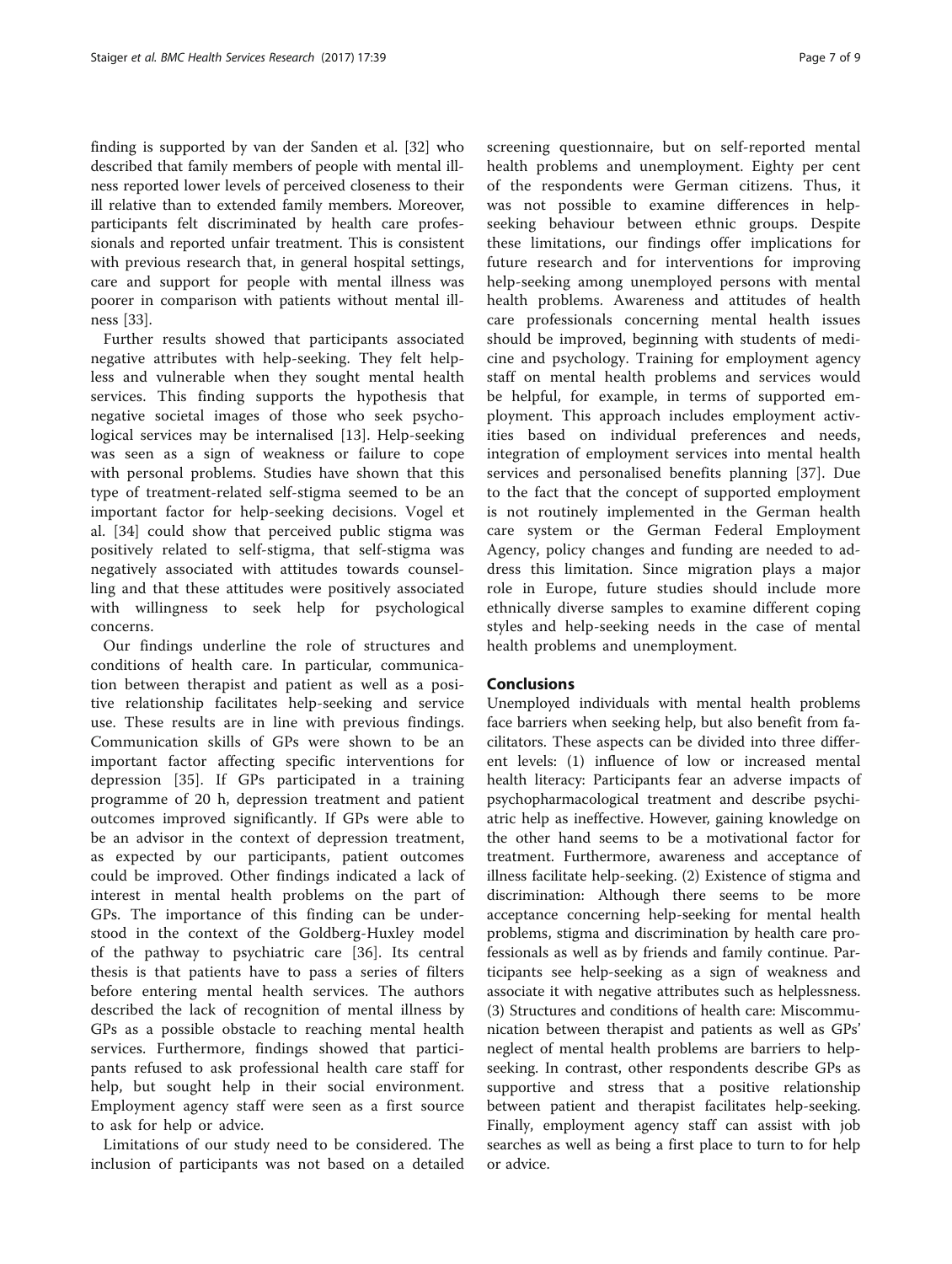# <span id="page-7-0"></span>Additional file

[Additional file 1:](dx.doi.org/10.1186/s12913-017-1997-6) German responses. (DOCX 15 kb)

#### Abbreviations

GP: General practitioner

## Acknowledgements

We are grateful to the German Federal Employment Agency and its Medical Service as well as to joint local agencies and approved local providers for their support with participant recruitment. The authors are very grateful to all participants. We acknowledge financial support for the Article Processing Charge from the Open Access Publication Fund of Ulm University.

#### Funding

The study was supported by funding from the German Research Foundation (DFG, grant nr. RU 1200/3-1).

#### Availability of data and materials

All data generated or analysed during this study are included in this published article and its supplementary information files (Additional file 1).

#### Authors' contributions

NR proposed the project idea. SK and NR supervised the project. TW and TS undertook literature research, and conducted and analysed the interviews. TS drafted the manuscript. All authors contributed to and approved the final manuscript.

#### Authors' information

Not applicable.

#### Competing interests

The authors declare that there is no conflict of interest.

#### Consent for publication

Not applicable.

### Ethics approval and consent to participate

The ethics committee of Ulm University approved the study (ref. nr. 344/13). All procedures contributing to this work comply with the ethical standards of the committee. Interviewees received detailed information about the study and provided written informed consent.

#### Received: 4 August 2016 Accepted: 10 January 2017 Published online: 17 January 2017

#### References

- 1. Olesen SC, Butterworth P, Leach LS, Kelaher M, Pirkis J. Mental health affects future employment as job loss affects mental health: findings from a longitudinal population study. BMC Psychiatry. 2013;13:144.
- 2. Baumeister H, Härter M. Prevalence of mental disorders based on general population surveys. Soc Psychiatry Psychiatr Epidemiol. 2007;42:537–46.
- 3. Honkonen T, Virtanen M, Ahola K, Kivimaki M, Pirkola S, Isometsa E, Aromaa A, Lonnqvist J. Employment status, mental disorders and service use in the working age population. Scand J Work Environ Health. 2007;33:29–36.
- 4. Brand JE. The far-reaching impact of job loss and unemployment. Annu Rev Sociol. 2015;41:359–75.
- Jahoda M, Lazarsfeld PF, Zeisel H. The sociography of an unemployed community, Marienthal. Chicago: Aldine; 1971. first published in German in 1933.
- 6. Drydakis N. The effect of unemployment on self-reported health and mental health in Greece from 2008 to 2013: A longitudinal study before and during the financial crisis. Soc Sci Med. 2014;128:43–51.
- Åhs AM, Burell G, Westerling R. Care or not care that is the question: Predictors of healthcare utilisation in relation to employment status. Int J Behav Med. 2011;19:29–38.
- 8. Andrews G, Issakidis C, Sanderson K, Corry J, Lapsley H. Utilising survey data to inform public policy: Comparison of the cost-effectiveness of treatment of ten mental disorders. Br J Psychiatry. 2004;184:526–33.
- 9. London School of Economics and Political Science. Centre for Economic Performance. Mental Health Policy Group. The depression report: a new deal for depression and anxiety disorders, London. In: LSE Research Online. 2006. [http://eprints.lse.ac.uk/archive/00000818.](http://eprints.lse.ac.uk/archive/00000818) Accessed 19 July 2016.
- 10. Drake RE, Bond GR, Essock SM. Implementing evidence-based practices for people with schizophrenia. Schizophr Bull. 2009;35:704–13.
- 11. Velligan DI, Weiden PJ, Sajatovic M, Scott J, Carpenter D, Ross R, Docherty JP. Assessment of adherence problems in patients with serious and persistent mental illness: recommendations from the Expert Consensus Guidelines. J Psychiatr Pract. 2010;16:34–45.
- 12. Bonabi H, Müller M, Ajdacic-Gross V, Eisele J, Rodgers S, Seifritz E, Rössler W, Rüsch N. Mental health literacy, attitudes to help seeking, and perceived need as predictors of mental health service use: A longitudinal study. J Nerv Ment Dis. 2016;4:321–4.
- 13. Corrigan PW. How stigma interferes with mental health care. Am Psychol. 2004;59:614–25.
- 14. Clement S, Schaumann O, Graham T, Maggioni F, Evans-Lacko S, Bezborodovs N, Morgan C, Rüsch N, Brown JSL, Thornicroft G. What is the impact of mental health-related stigma on help-seeking? A systematic review of quantitative and qualitative studies. Psychol Med. 2015;45:11–27.
- 15. Jorm AF. Mental health literacy. Empowerment the community to take action for better mental health. Am Psychol. 2012;67:231–43.
- 16. Rüsch N, Angermeyer MC, Corrigan PW. Mental illness stigma: Concepts, consequences, and initiatives to reduce stigma. Eur Psychiatry. 2005;20:529–39.
- 17. Angermeyer MC, Dietrich S. Public beliefs about and attitudes towards people with mental illness: A review of population studies. Acta Psychiatr Scand. 2006;113:163–79.
- 18. Rüsch N, Corrigan PW, Wassel A, Michaels P, Larson JE, Olschewski M, Wilkniss S, Batia K. Self-stigma, group identification, perceived legitimacy of discrimination and mental health service use. Br J Psychiatry. 2009;195:551–2.
- 19. Schomerus G, Angermeyer MC. Stigma and its impact on help-seeking for mental disorders: What do we know? Epidemiol Psichiatr Soc. 2008;17:31–7.
- 20. Corrigan PW, Larson JE, Rüsch N. Self-stigma and the "why try" effect: Impact on life goals and evidence-based practices. World Psychiatry. 2009;8:75–81.
- 21. Savage H, Murray J, Hatch SL, Hotopf M, Evans-Lacko S, Brown JSL. Exploring professional help-seeking for mental disorders. Qual Health Res. 2015;26:1–12.
- 22. Clement S, Brohan E, Jeffery D, Henderson C, Hatch SL, Thornicroft G. Development and psychometric properties the Barriers to Access to Care Evaluation scale (BACE) related to people with mental ill health. BMC Psychiatry. 2012;12:36.
- 23. Ho G, Shih M, Walters DJ, Pittinsky TL. The Stigma of Unemployment: When joblessness leads to being jobless. In: UCLA: The Institute for Research on Labor and Employment. 2011. https://escholarship.org/uc/item/7nh039h1. Accessed 29 July 2016.
- 24. O'Donnell AT, Corrigan F, Gallagher S. The impact of anticipated stigma on psychological and physical health problems in the unemployment group. Front Psychol. 2015;6:1263.
- 25. Wengraf T. Qualitative research interviewing: biographic narratives and semi-structured methods. London: Sage; 2001.
- 26. Glaser BG, Strauss AL. The discovery of grounded theory: strategies for qualitative research. Chicago: Aldine; 1967.
- 27. Mayring P. Qualitative content analysis. Forum: Qualitative Social Research. 2000;2:1–10.
- 28. Krueger RA, Casey MA. Focus groups: a practical guide for applied research. 4th ed. London: Sage; 2009.
- 29. Economou M, Bergiannaki JD, Peppou LE, Karayanni I, Skalkotos G, Patelakis A, Souliotis K, Stefanis C. Attitudes towards depression, psychiatric medication and help-seeking intentions amid financial crisis: Findings from Athens area. Int J Soc Psychiatry. 2016;62:243–51.
- 30. Eisenberg P, Lazarsfeld P. The psychological effects of unemployment. Psychol Bull. 1938;35:358–90.
- 31. Ezzy D. Unemployment and mental health: a critical review. Soc Sci Med. 1993;37:41–52.
- 32. van der Sanden RL, Bos AE, Stutterheim SE, Pryor JB, Kok G. Experiences of stigma by association among family members of people with mental illness. Rehabilitation Psychology. 2013;58:73–80.
- 33. Henderson C, Noblett J, Parke H, Clement S, Caffrey A, Gale-Grant O, Schulze B, Druss B, Thornicroft G. Mental health-related stigma in health care and mental health-care settings. Lancet Psychiatry. 2014;1:467–82.